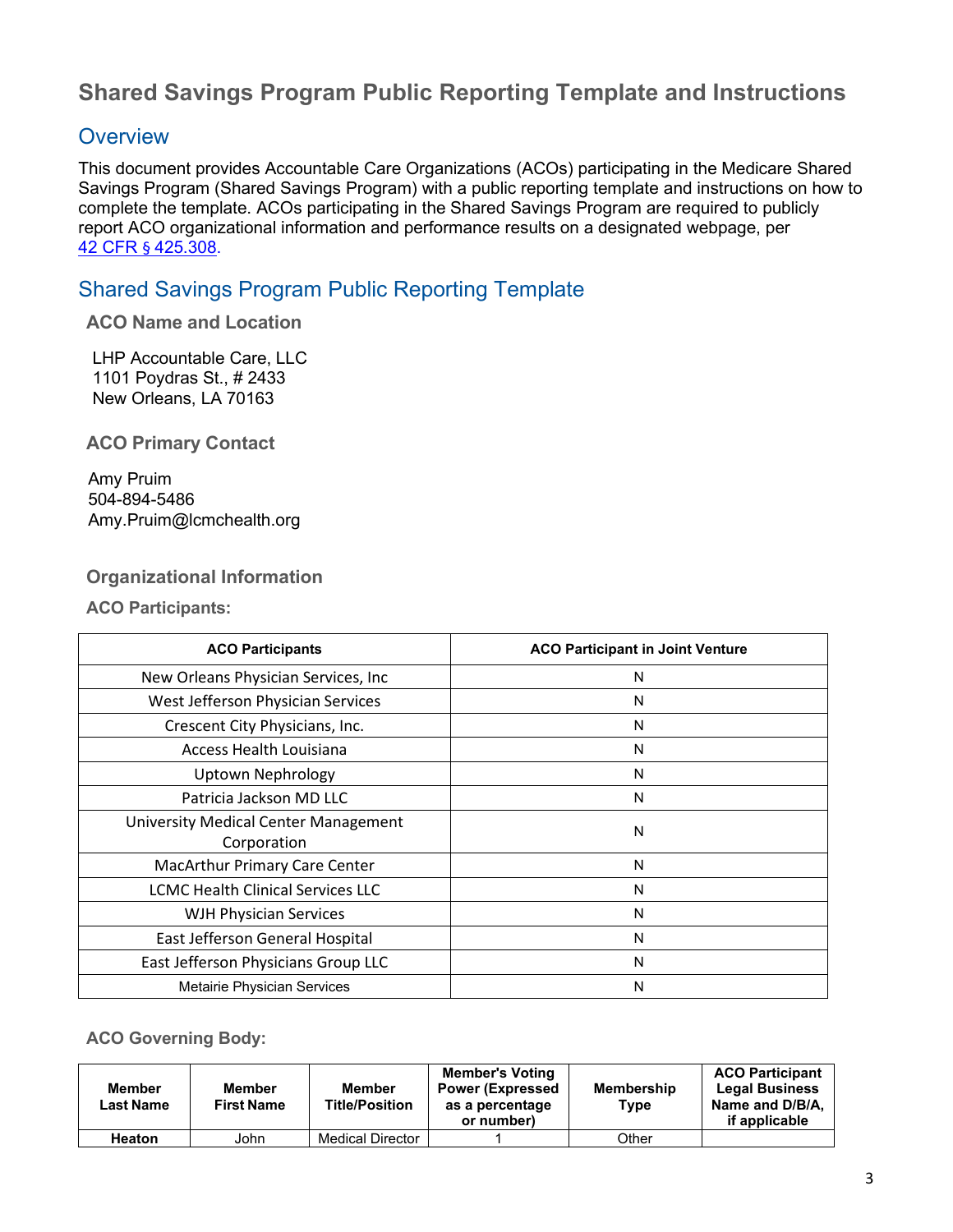| Vitter          | Margaret      | <b>ACO Executive</b> | 0 | Other                                     |                                            |
|-----------------|---------------|----------------------|---|-------------------------------------------|--------------------------------------------|
| <b>Bertsch</b>  | Jennifer      |                      |   | <b>ACO Participant</b><br>representative  | <b>Crescent City</b><br>Physicians, Inc.   |
| <b>Dietrich</b> | Damon         |                      |   | <b>ACO Participant</b><br>representative  | New Orleans<br>Physician<br>Services, Inc. |
| Fox             | April         |                      |   | <b>ACO Participant</b><br>representative  | Uptown<br>Nephrology                       |
| Joseph          | Kevin         |                      |   | <b>ACO Participant</b><br>representative  | Access Health<br>Louisiana                 |
| Lege            | Christopher   |                      |   | <b>ACO Participant</b><br>representative  | <b>Crescent City</b><br>Physicians         |
| Sontheimer      | Stephen       |                      |   | Medicare<br>beneficiary<br>representative |                                            |
| Theis           | James         |                      |   | <b>ACO Participant</b><br>representative  | ACO participant<br>representative          |
| Daniels         | <b>Bertha</b> |                      |   | <b>ACO Participant</b><br>representative  | West Jefferson<br><b>Family Doctors</b>    |

#### **Key ACO Clinical and Administrative Leadership:**

ACO Executive: Margaret Vitter

Medical Director: John Heaton, MD

Compliance Officer: MaryAnn O'Brien

Quality Assurance/Improvement Officer: Cheri Miller, RN, BSN

#### **Associated Committees and Committee Leadership:**

| <b>Committee Name</b>   | <b>Committee Leader Name and Position</b>             |
|-------------------------|-------------------------------------------------------|
| Quality & Care Delivery | Cheri Miller, RN, BSN, Director of Care Management    |
| Technology & Analytics  | Damon Dietrich, MD, Chief Medical Information Officer |

#### **Types of ACO Participants, or Combinations of Participants, That Formed the ACO:**

- Network of individual practices of ACO professionals
- Hospitals employing ACO professionals
- Federally Qualified Health Center (FQHC)

**Shared Savings and Losses**

**Amount of Shared Savings/Losses:**

- Second Agreement Period
	- o Performance Year 2020, \$0
- First Agreement Period
	- o Performance Year 2019, \$ 902,714
	- o Performance Year 2018, \$0
	- o Performance Year 2017, \$2,943,291
	- o Performance Year 2016, \$0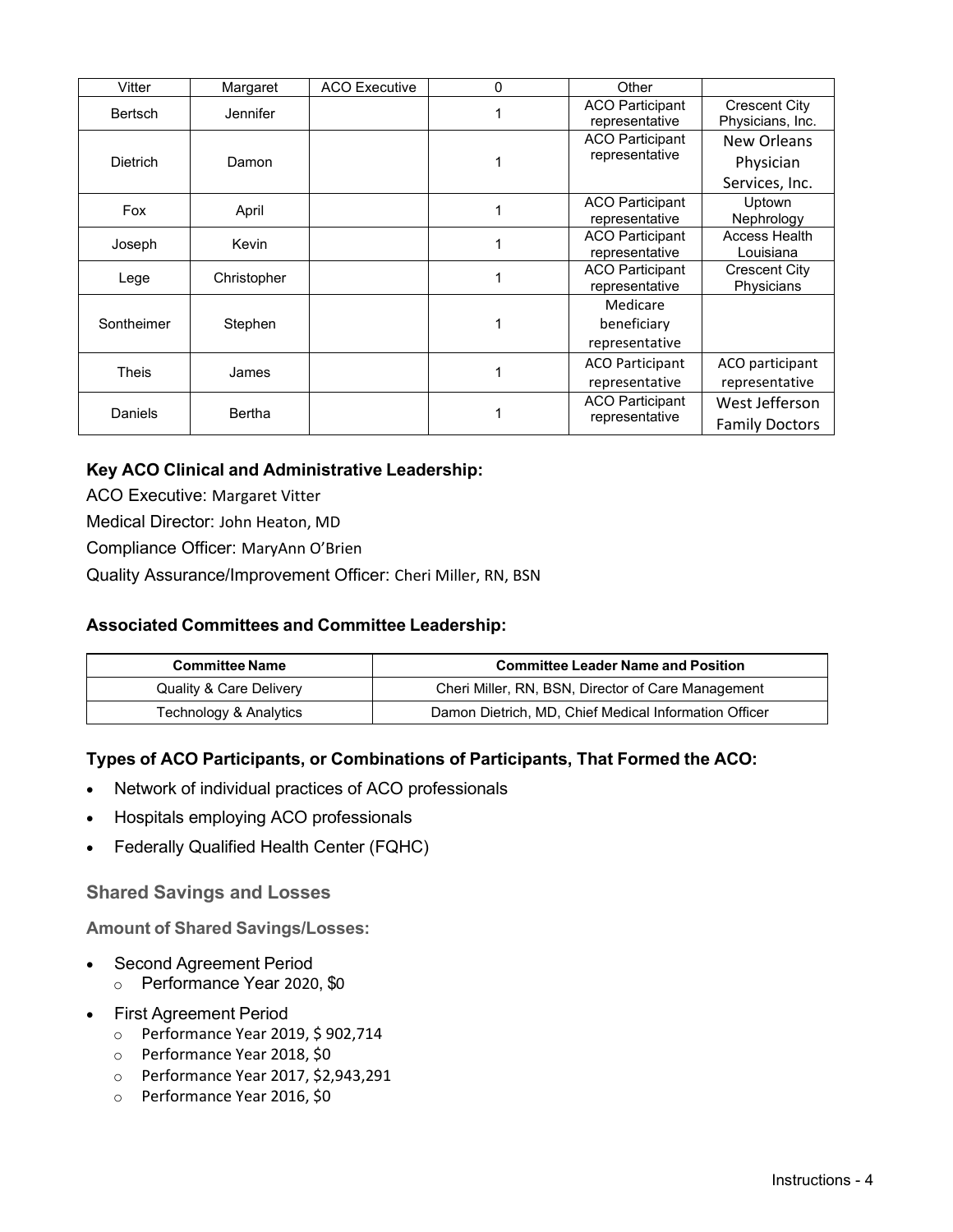**Shared Savings Distribution:**

- Second Agreement Period
	- o Performance Year 2020
		- **•** Proportion invested in infrastructure: N/A
		- **Proportion invested in redesigned care processes/resources: N/A**
		- **•** Proportion of distribution to ACO participants: N/A
- First Agreement Period
	- o Performance Year 2019
		- Proportion invested in infrastructure: 10%
		- **Proportion invested in redesigned care processes/resources: 10%**
		- **Proportion of distribution to ACO participants: 80%**
- Performance Year 2018
	- **Proportion invested in infrastructure: N/A**
	- **Proportion invested in redesigned care processes/resources: N/A**
	- **•** Proportion of distribution to ACO participants: N/A
- Performance Year 2017
	- **•** Proportion invested in infrastructure: 10%
	- **Proportion invested in redesigned care processes/resources: 10%**
	- **•** Proportion of distribution to ACO participants: 80%
- Performance Year 2016
	- **Proportion invested in infrastructure: N/A**
	- **Proportion invested in redesigned care processes/resources: N/A**
	- **Proportion of distribution to ACO participants: N/A**

*Note: Our ACO participated in multiple performance years during Calendar Year 2019. Distribution of shared savings reported for Performance Year 2019 therefore represents the distribution of the net shared savings across all performance years in 2019 and is shown under all agreement periods in which the ACO operated during Calendar Year 2019.*

#### **Quality Performance Results**

**2020 Quality Performance Results:**

| <b>ACO Quality</b><br><b>Measure Number</b> | <b>Measure Name</b>                                                                                           | Rate  | <b>ACO Mean</b> |
|---------------------------------------------|---------------------------------------------------------------------------------------------------------------|-------|-----------------|
| $ACO-43$                                    | <b>Ambulatory Sensitive Condition</b><br>Acute Composite (AHRQ*<br>Prevention Quality Indicator (PQI<br>#91)) | 0.87  | 0.95            |
| ACO-13                                      | Falls: Screening for Future Fall Risk                                                                         | 91.32 | 84.97           |
| ACO-14                                      | Preventive Care and Screening:<br>Influenza Immunization                                                      | 68.75 | 76.03           |